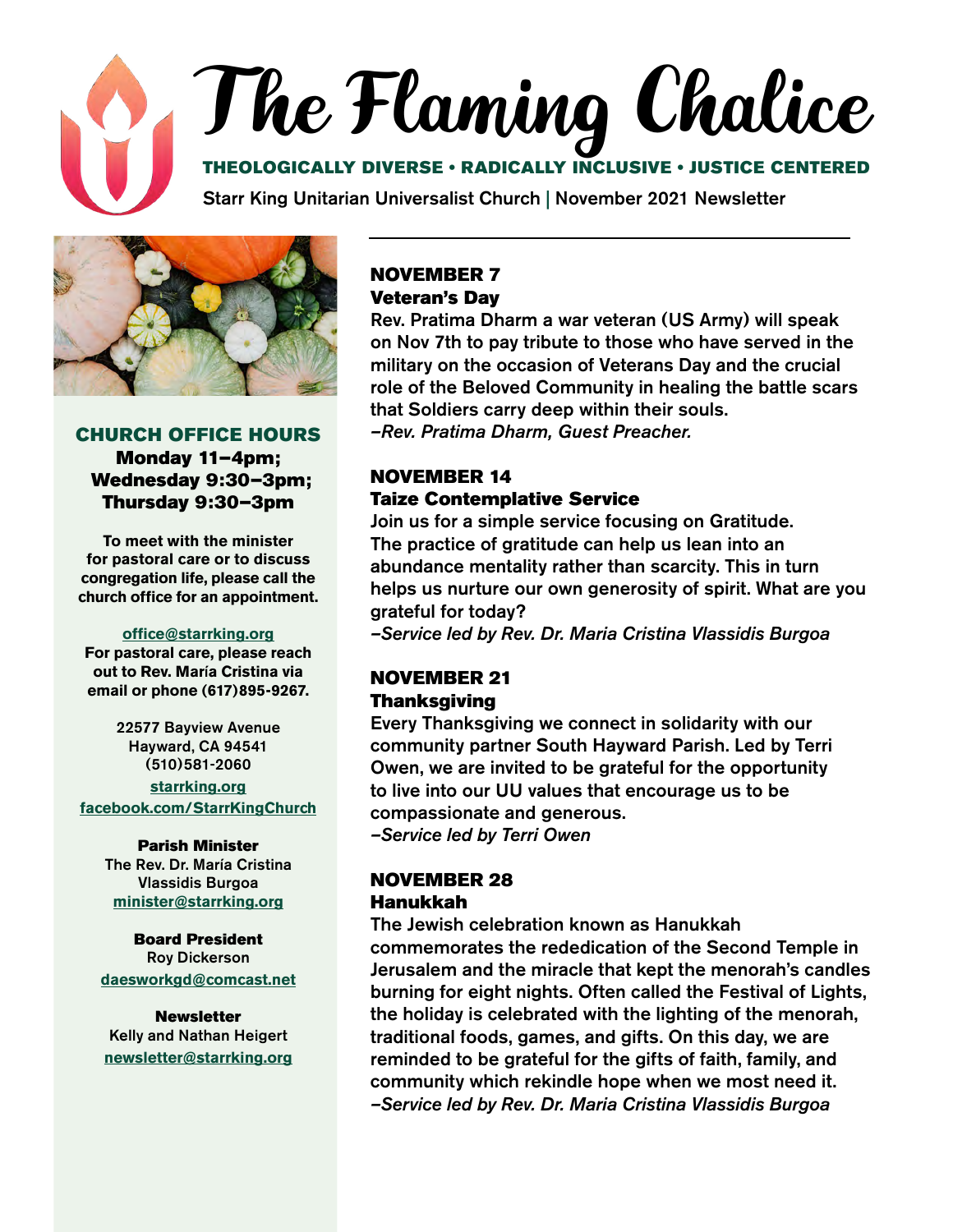#### WHAT'S INSIDE

- 3 **From the Minister**
- 5 **Peace and Justice Action Team**
- 9 **Ongoing Activities and Birthdays**
- 7 **SoUUlful Family Ministry**

# October Highlights





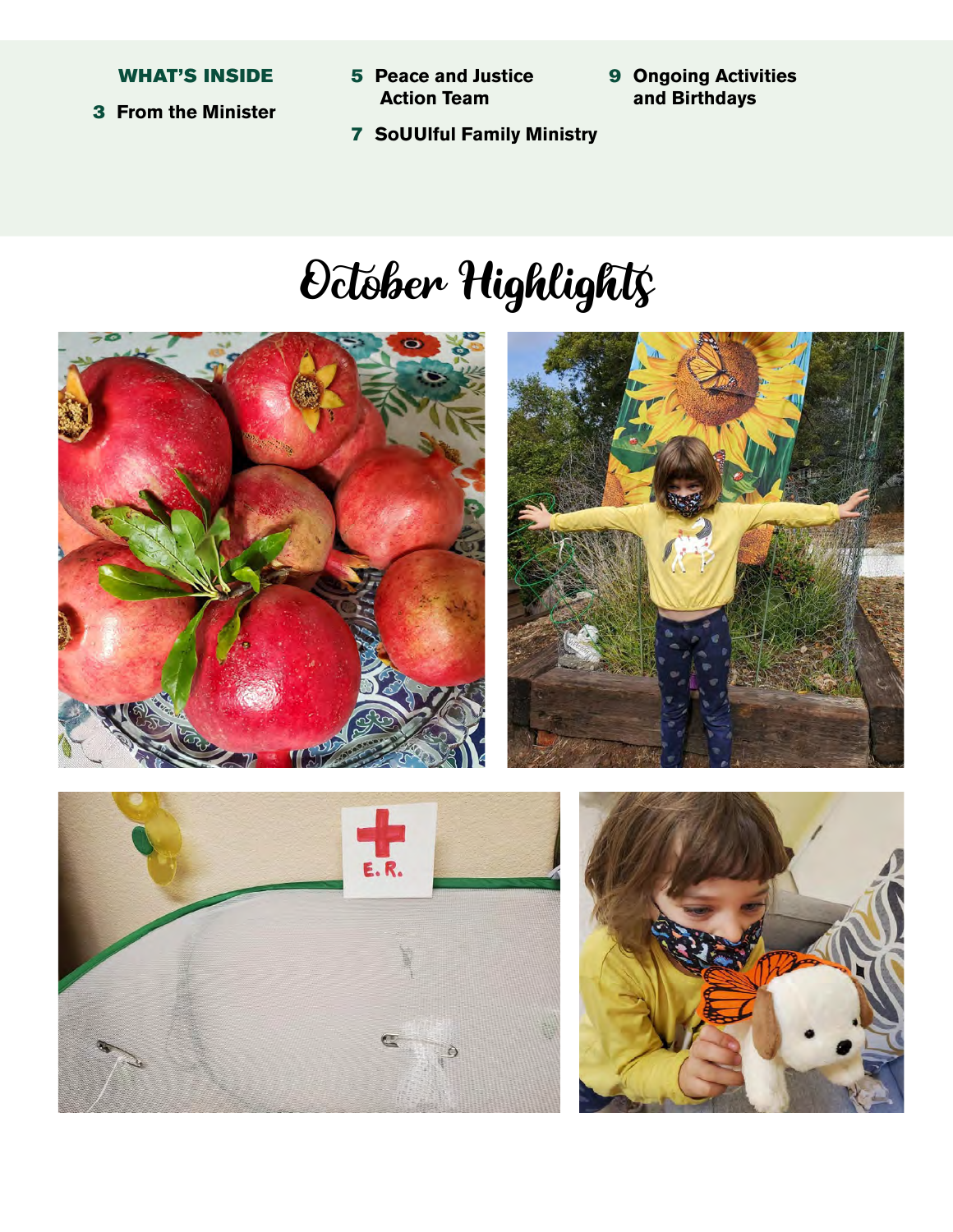### From the Minister

### **The Miracle of Transformation**

Beloveds, as you may have seen on our Facebook page, I have been deeply engaged in the nurturing of monarch butterfly caterpillars. I had read about the scarcity of milkweed plants causing a decline in the monarch butterfly population. But it wasn't until one day when Darryl Ray and I were sitting outside that I got the idea to actually help the monarchs.

Darryl had brought his medicine bag to share with me his spiritual journey that is deeply connected to nature, especially the cultivation of healing herbs. I was engrossed in listening when a butterfly began dancing over Darryl's shoulder and it was so



magical! I took it as an invitation to take action and start collecting monarch eggs.

I had never done this before and being a true believer in letting the wisdom of nature take its course, I wasn't so sure I should intervene. But this is exactly what Darryl and I were discussing: the many ways that spirit/the divine/the universe manifests itself to invite us to be co-creators, to recognize that we all have healing powers, and to say "Yes!" to the invitation to become co-conspirators in protecting nature and all beings.

Another facet of this story is that I was going through a difficult time and was feeling like my spirit had been crushed. I was deeply sad and praying for something to shift, for the heaviness in my heart to lift, for joy to return to my life. And my prayers were answered in the form of an almost invisible tiny little egg left by the monarch butterfly that was dancing over Darryl's shoulder. The journey had begun and I had lots to learn!

Thank goodness for the guidance of my dear friend Alison Aguilar Lopez Gutierrez McLeod (Maestra Mariposa), Youtube, and science teachers making videos showing the stages of growth: egg, caterpillar, chrysalis, and butterfly. The best part was the enthusiasm of so many people who cheered me on and contributed milkweed to feed the very hungry caterpillars.

Fast forward: we have released 13 monarch butterflies as of October 25th and we have at least two dozen more getting ready to emerge. I cannot explain in words what this journey has done for my spirit. It has been so healing to dedicate time and practice mindfulness with the caterpillars. It requires patience and the ability to discern whether that little dark speck is a baby caterpillar emerging from the egg, or poop left over from yesterday.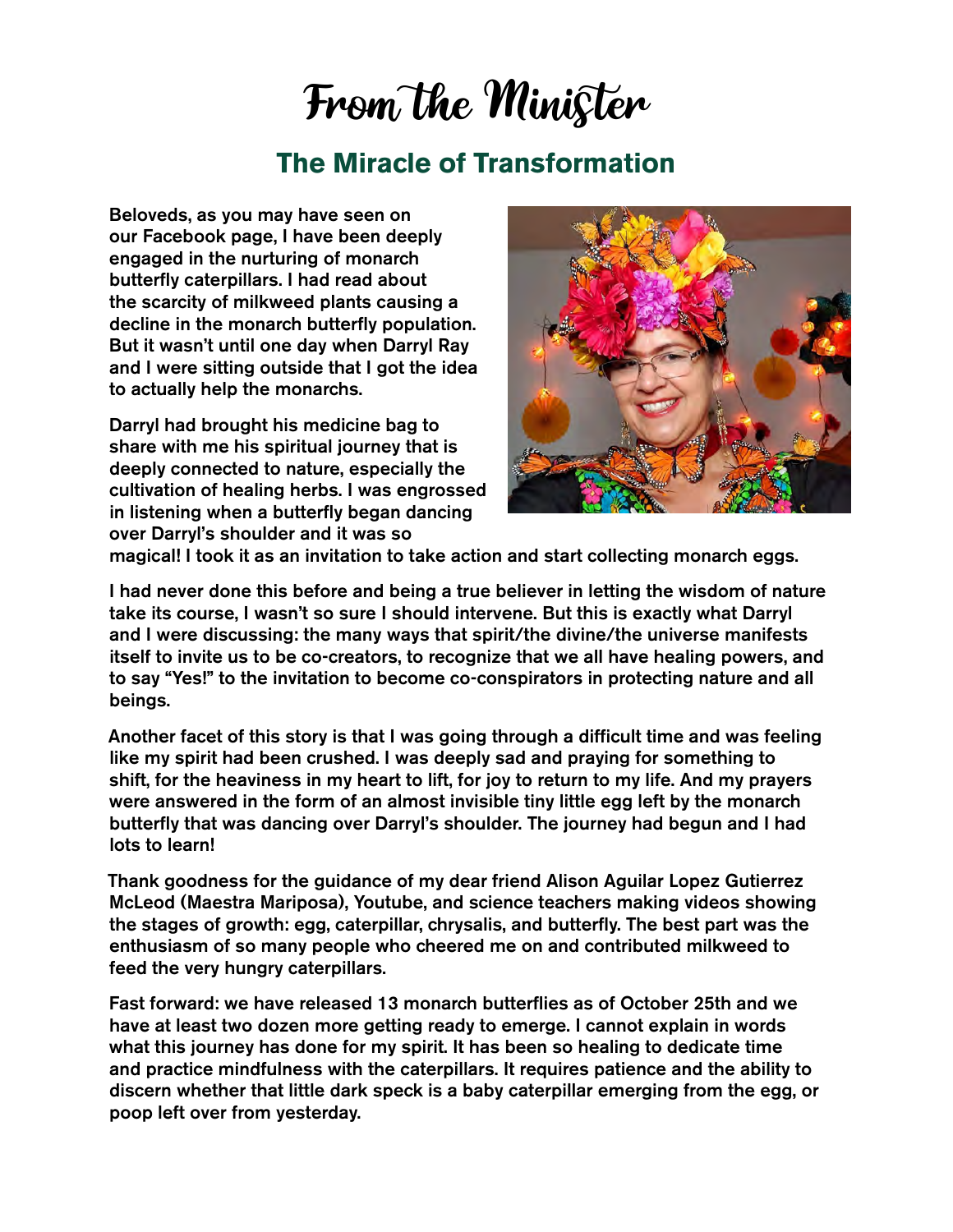### From the Minister

### **The Miracle of Transformation (cont.)**

That was the big lesson: being patient, moving slowly, turning the leaves over and over very gently to make sure the tiny caterpillar wasn't hiding in the folds, and looking closely at everything in order to keep the space as clean as possible, getting rid of yesterday's poop and welcoming new life. The process was nor perfect and there were some casualties. A couple of aggressive caterpillars knocked down the most vulnerable chrysalides and they ended up in the "Monarch E.R." I'm doing my best to help them heal, but there is a chance that one or two won't make it. Accepting this is also part of the process.

As the caterpillars were experiencing their metamorphosis, there was also a huge transformation happening in my heart. The time spent with the caterpillars was a chance for me to practice mindfulness: to stop worrying, to let go, to focus on the task at hand, to care for this little life right in front of my eyes, and to do my best to help it thrive. As I learned to turn the leaves over and over multiple times, I tried to look at the source of my sadness from different points of view. I learned to discern the difference between being stuck in yesterday's poop and the life-giving attitudes that can help me move forward. I saw myself shedding old skins, changing my own attitude in order to change how I saw others, and transforming slowly, awkwardly, with the help of friends who cheered me on and held me in loving kindness.

This was such a gift! I no longer felt sad and I felt like a weight had been lifted off my shoulders. My heart rejoiced at every tiny sign of progress and that joy was shared with many in our community, especially our children. We will be releasing butterflies on sunny days for the next couple of weeks. You are welcome to join us! Who knows, one might just begin dancing on your shoulder!

With Love and Bendiciones,

*–Rev. Maria Cristina*



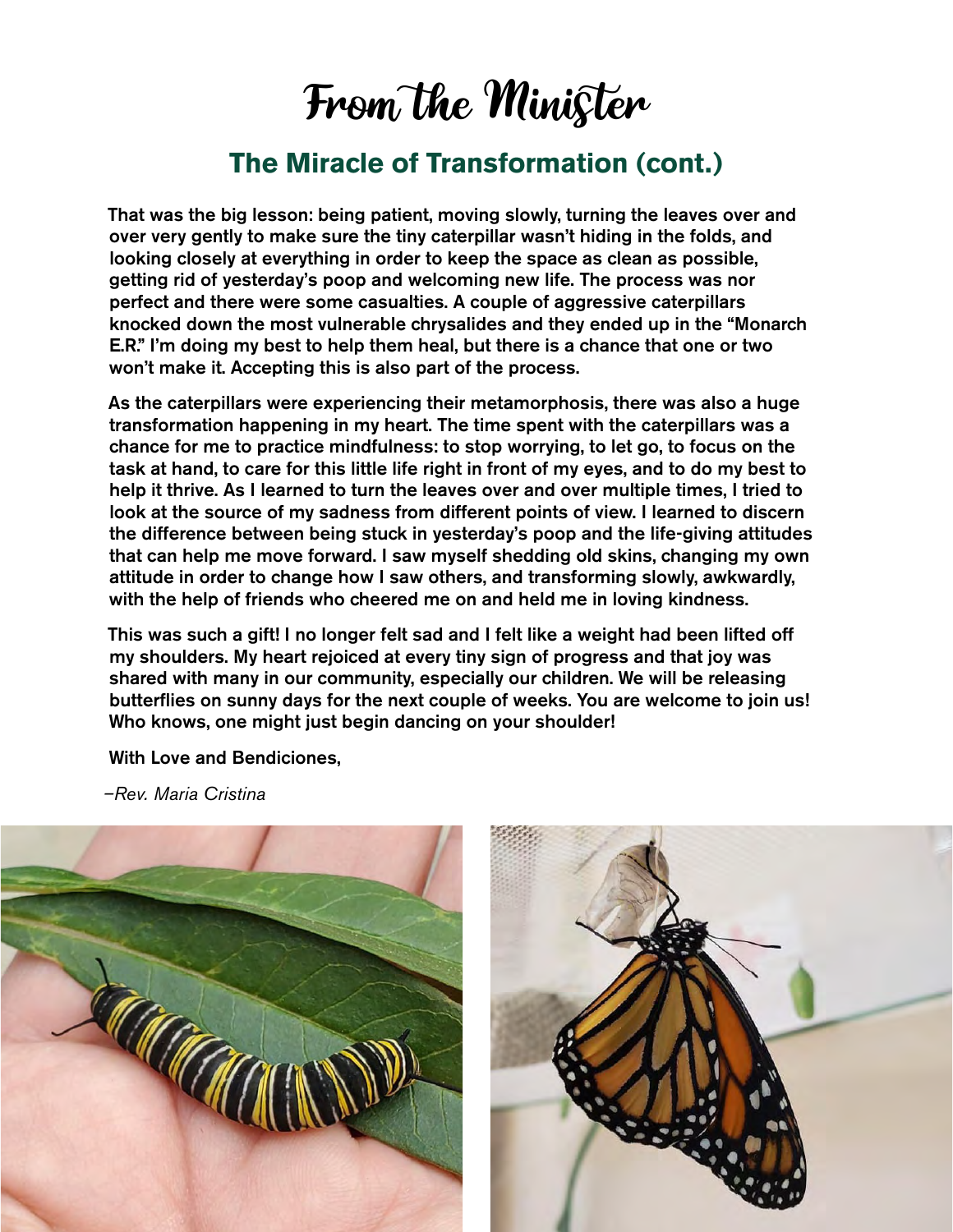# Peace and Justice Action Team

#### **Draft Rules Protecting Frontline Communities' Health and Safety Issued**

On Oct. 21, the California Geologic Energy Management Agency (CalGEM) issued a momentous draft rule banning the permitting of oil and gas wells within 3,200 feet of homes, schools, hospitals and detention centers after an almost 2 year wait. Environmental justice groups across the state are celebrating the historic 3,200 ft setback for public health, the most aggressive buffer in the nation, and also are urging Governor Newsom to close the loopholes and phase out neighborhood drilling.

*"Wilmington residents (LA County) have lived with the dangerous health impacts of oil drilling for far too long. The Governor's announcement regarding the CalGEM rulemaking show us that the Newsom administration is listening to us," said Wendy Miranda, Wilmington Community Member, Communities for a Better Environment. "But now we need them to strengthen this rule and make it law. Countless frontline environmental justice communities have been waiting for this rule and we look forward to engaging in the process to ensure that workers and communities are protected as this rule is finalized."*

The public comment period closes Dec. 21 and the final rulemaking is not expected to be in place until 2023. The Peace & Justice Action Team is working with the VISION Coalition (Voices in Solidarity Against Oil in Neighborhoods) and its allies, including 350 Bay Area Action, to strengthen the health and safety protections for frontline communities.

**WE NEED AS MANY PUBLIC COMMENTS AS POSSIBLE BY DEC. 21** to be heard over the thundering voice of Big Oil! Please add your public comments here:

English public comment submission [here](https://www.vision-ca.org/no-drilling/).

Spanish public comment submission [here](https://www.vision-ca.org/no-drilling-espanol/).

And share with every Californian you know!

Join VISION and our environmental justice partners with your public comment to 1) support a 3,200-foot setback for new wells, 2) demand that the setback applies to existing wells, and 3) demand an emergency response to ban all new permits within the setback until the final rule is in effect.

Many thanks and with deep gratitude for your commitment to action.

–––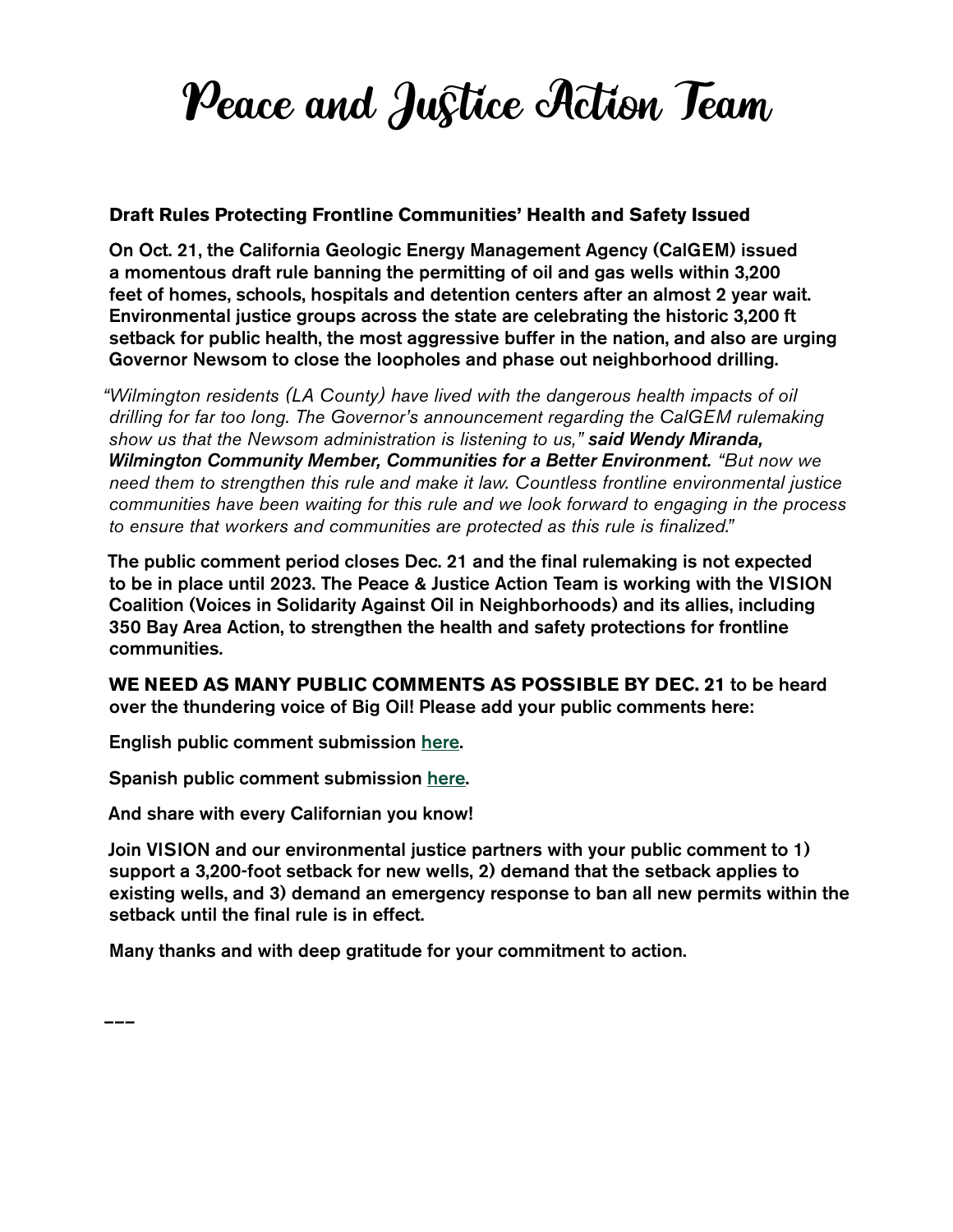### Peace and Justice Action Team

### **cont.**

#### From our Peace & Justice Action Team:

The UU Ministry for Earth is hosting a powerful documentary about Indigenous climate leaders through November. *The Condor & The Eagle* features their trans-continental journey that deepens the meaning of "climate justice."

The suggested donation to watch is \$1 (on a sliding scale) and available regardless of your ability to donate. For more information and a link to watch *The Condor & The Eagle:*

<https://www.uumfe.org/condor-eagle>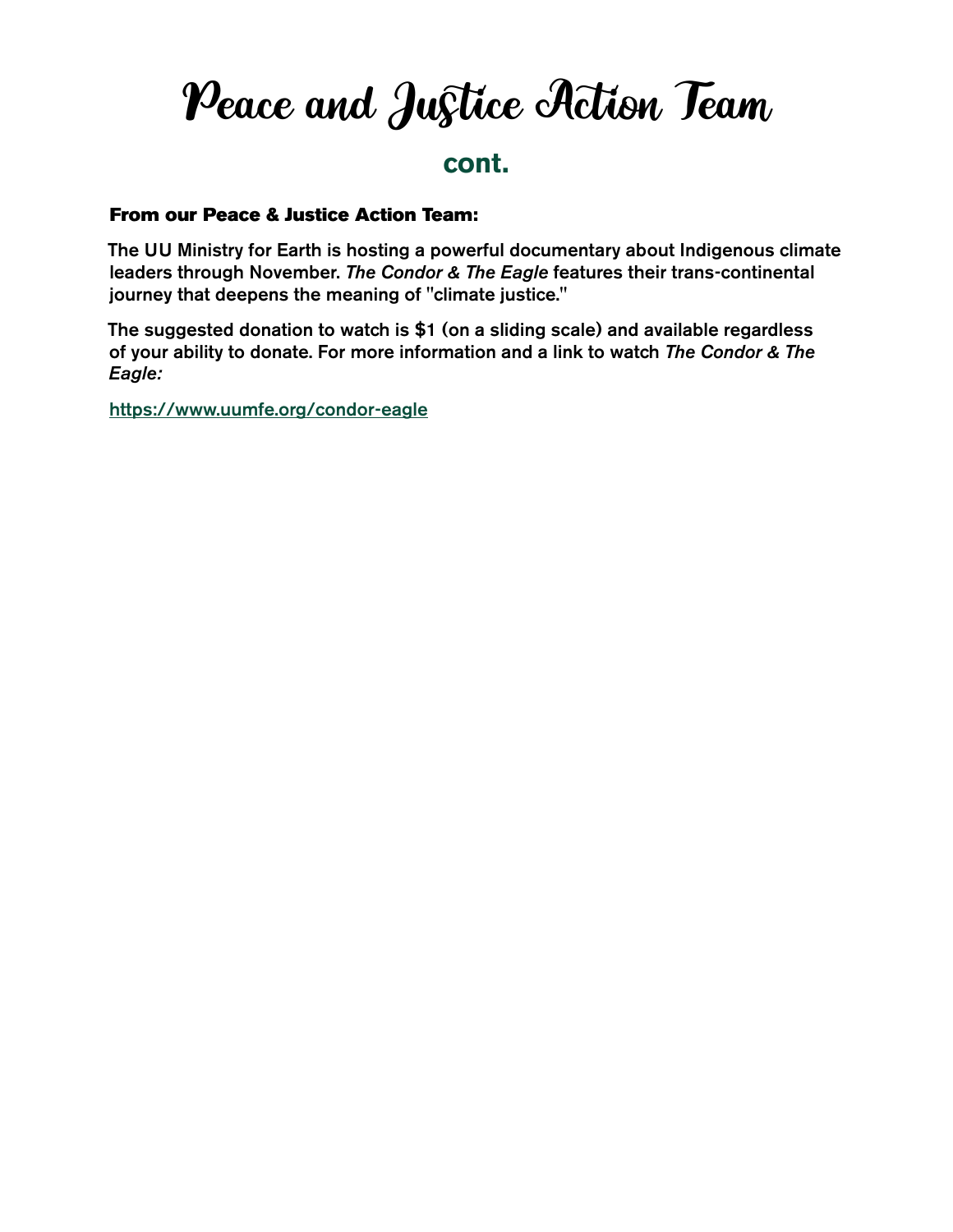# SoUUlful Family Ministry

### **October Highlights**

#### Starr King SoUUlful Family Ministry

#### **In Class**

October was a fun filled, exciting month. For our Blessing of the animals, we talked about how our heart feels when we have animals in our lives. Our nature walk, celebrating Indigenous People's Day, resulted in a class effort in making a Dream Catcher. Its hanging outside of our fellowship hall. The children got to share their favorite book during our Book Communion show and tell circle time. For our Contemplation class, we discovered, at times it is good to play calmly and enjoy the moment. Lets not forget our Halloween gathering. We enjoyed a pumpkin patch, played with pumpkin "guts", took turns with a hay ride, and enjoyed special treats. Our most special treat was Starr King's Monarch butterflies. They are so beautiful,

#### Virtual Service

#### **Happy Heart Circle Time**

We were able to follow along the miracle of the Monarch butterflies. Rev. Maria Cristina's photos put us right there with them! We celebrated Indigenous People's Day with a special original story about "Special Teachers." We learned to be like rain and water our gardens, or to be like a tree and grow big and strong, or to be like a cloud and look up to the sky to dream or to be like rock nestled in the soil and nestle into warm hugs.







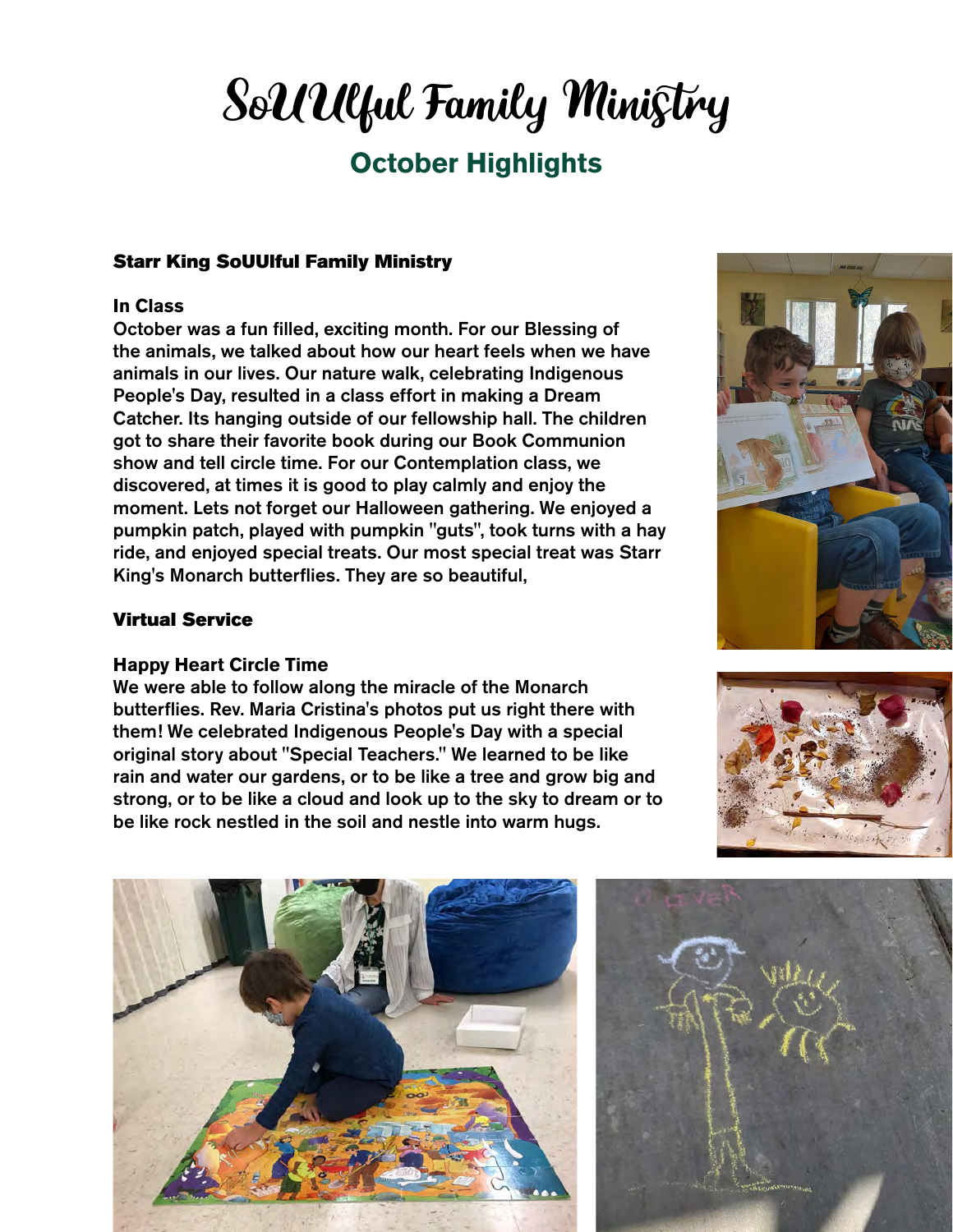# SoUUlful Family Ministry

### **October Highlights**

We continued our month with appreciating our books and with another original story, "The Wishing Star." All the children were stars in this unique story. For our Contemplation service, we learned that breathing while creating a rainbow can make our hearts feel calm and quiet. Lastly we enjoyed the journey of the Monarch butterfly

#### Virtual Service

Our projects this month joined the families with silliness, nature walks, making our own books, painting with shaving cream and creating Jack-O- Lantern faces.

#### Expressing Gratitude

We could not do what we do for our children without the help of others. I appreciate all of your support!

Thank you:

Lavon for your double duty, not only do you deliver the weekly art bags, but the special bags as well. And I would like to thank you for your pumpkin donation. It completed our Halloween pumpkin patch.

Ethel-May for your contribution of gorgeous feathers, which are now hanging in our Dream Catcher.

Rev. Maria Cristina your photos of the butterflies were wonderful

Class Volunteers: Glen J., Donnie R., Lea C., Amy P., Bethany S., and Kelly H., thank you all. You are most appreciated.